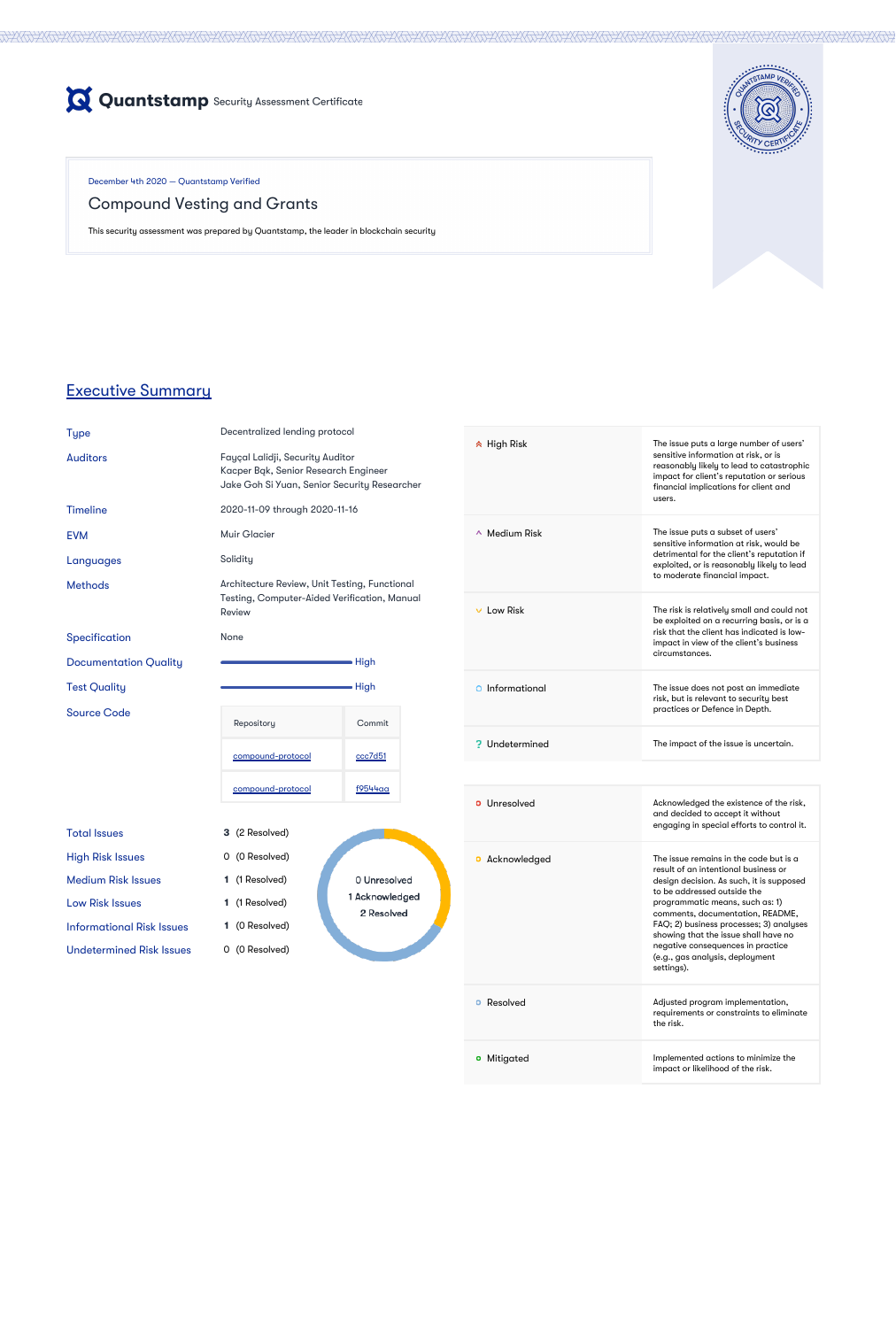# Summary of Findings

Through reviewing the code, we found **3 potential issues** of various levels of severity. As of commit f9544aa all low/medium severity issues have been addressed as recommended. Code coverage could not be generated due to multiple failing tests that must be updated before merging the audited pull request.

| ID           | <b>Description</b>              | Severity         | Status       |
|--------------|---------------------------------|------------------|--------------|
| <b>OSP-1</b> | compSpeeds Update               | $\land$ Medium   | <b>Fixed</b> |
| QSP-2        | _grantComp  nsufficient Balance | $V_{\text{low}}$ | <b>Fixed</b> |
| QSP-3        | <b>Unlocked Pragma</b>          | O Informational  | Acknowledged |

### Quantstamp Audit Breakdown

Quantstamp's objective was to evaluate the repository for security-related issues, code quality, and adherence to specification and best practices.

Possible issues we looked for included (but are not limited to):

- Transaction-ordering dependence
- Timestamp dependence
- Mishandled exceptions and call stack limits
- Unsafe external calls
- Integer overflow / underflow
- Number rounding errors
- Reentrancy and cross-function vulnerabilities
- Denial of service / logical oversights
- Access control
- Centralization of power
- Business logic contradicting the specification
- Code clones, functionality duplication
- Gas usage
- Arbitrary token minting

#### Methodology

The Quantstamp auditing process follows a routine series of steps:

- 1. Code review that includes the following
	- i. Review of the specifications, sources, and instructions provided to Quantstamp to make sure we understand the size, scope, and functionality of the smart contract.
	- ii. Manual review of code, which is the process of reading source code line-by-line in an attempt to identify potential vulnerabilities.
	- iii. Comparison to specification, which is the process of checking whether the code does what the specifications, sources, and instructions provided to Quantstamp describe.
- 2. Testing and automated analysis that includes the following:
	- i. Test coverage analysis, which is the process of determining whether the test cases are actually covering the code and how much code is exercised when we run those test cases.
	- ii. Symbolic execution, which is analyzing a program to determine what inputs cause each part of a program to execute.
- 3. Best practices review, which is a review of the smart contracts to improve efficiency, effectiveness, clarify, maintainability, security, and control based on the established industry and academic practices, recommendations, and research.
- 4. Specific, itemized, and actionable recommendations to help you take steps to secure your smart contracts.

#### Toolset

The notes below outline the setup and steps performed in the process of this audit.

#### Setup

Tool Setup:

• [Slither](https://github.com/crytic/slither) v0.6.14

Steps taken to run the tools:

- 1. Installed the Slither tool: pip install slither-analyzer
- 2. Run Slither from the project directory: slither ./contracts/Comptroller.sol

# **Findings**

QSP-1 compSpeeds Update

Severity: *Medium Risk*

Status: Fixed

File(s) affected: Comptroller.sol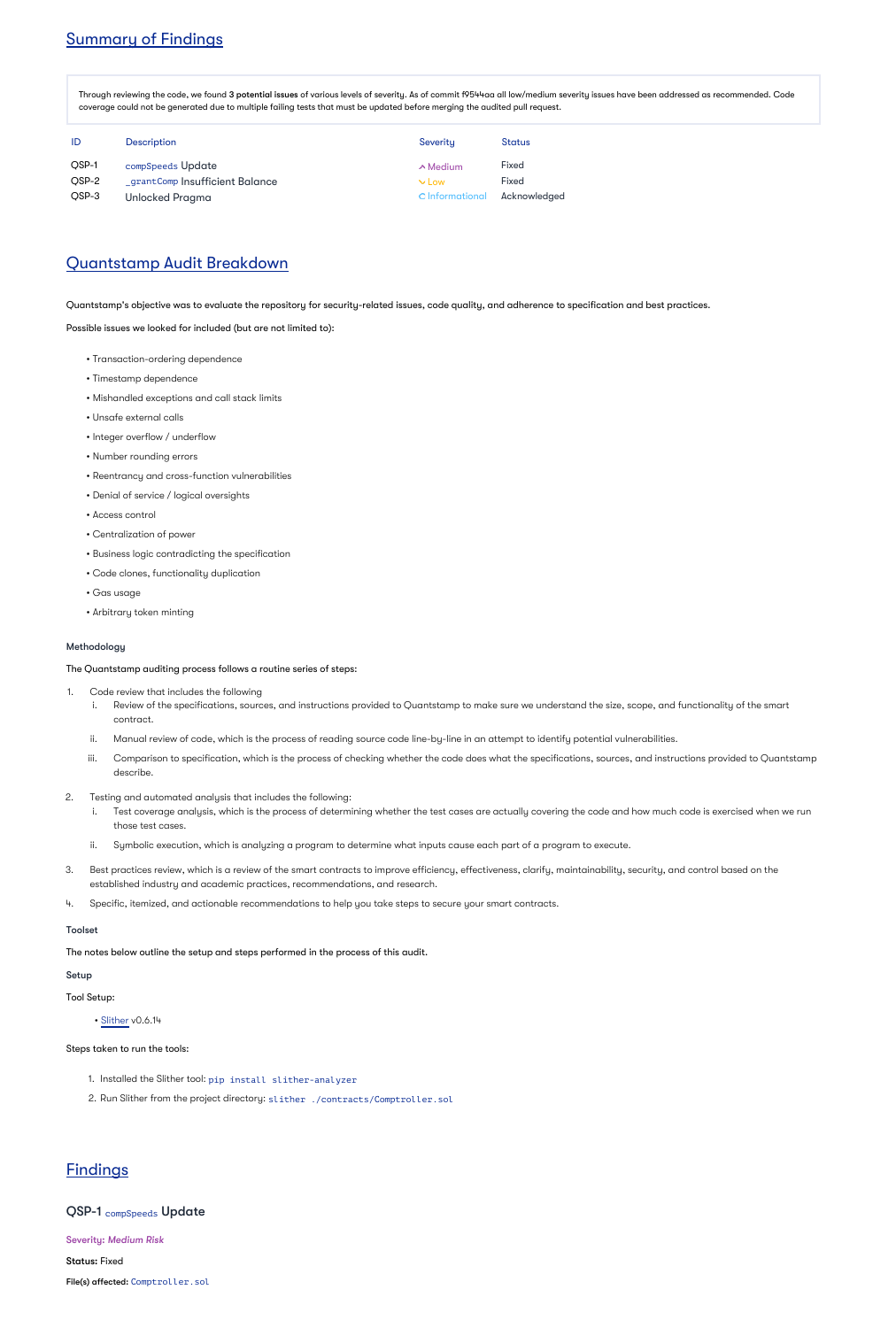Description: The implemented internal method Comptroller.setCompSpeedInternal does not update the related cToken market staking indexes. Changing the value of "Comp token distribution speed" for a specific market without updating its supply and borrow indexes will lead the users to either gain more or less Comp reward.

 $\sf Recommendation:$   $\sf Comptroller$  .updateLastVestingBlockInternal, <code>Comptroller.updateCompSupplyIndex</code> and <code>Comptroller.updateCompBorrowIndex</code> should be called before updating compSpeeds value for any given market.

### QSP-2 \_grantComp Insufficient Balance

**Description:** The Comptroller.\_grantComp method only succeeds when the amount requested is less than or equal to the remaining Comptroller Comp balance, as implemented in Comptroller.grantCompInternal. However, when the amount is more than that, the method fails silently without emitting an event or throwing. As consequence, this issue could lead a governance proposal to pass without throwing.

Recommendation: Check the returned value of Comptroller.grantCompInternal and throw the transaction if it is different than zero.

#### Severity: *Low Risk*

Status: Fixed

File(s) affected: Comptroller.sol

### QSP-3 Unlocked Pragma

Severity: *Informational*

Status: Acknowledged

File(s) affected: Comptroller.sol, ComptrollerStorage.sol, Exponential.sol, ComptrollerStorage.sol

**Description:** Every Solidity file specifies in the header a version number of the format  $\text{pragma}$  solidity (^)0.\*.\*. The caret (^) before the version number implies an unlocked pragma, meaning that the compiler will use the specified version and above, hence the term "unlocked".

Recommendation: For consistency and to prevent unexpected behavior in the future, it is recommended to remove the caret to lock the file onto a specific Solidity version.

# Automated Analyses

#### Slither

Slither raised multiple high and medium issues. However, all issues were classified as false positives.

# Code Documentation

Outdated NatSpec:

- Documentation in Comptroller.sol.updateCompMarketIndex is missing @param description for marketBorrowIndex.
- Documentation in Comptroller.sol.distributeBorrowerComp is missing @param description for marketBorrowIndex.

• Documentation in Comptroller.sol.distributeMarketComp is missing @param description for marketBorrowIndex,distribute,marketState,vestingState, isSupply and marketBorrowIndex.

### **Test Results**

#### Test Suite Results

Using network test Web3ProviderEngine Setup in 358 ms PASS tests/Governance/CompTest.js (16.974s) Teardown in 0 ms Using network test Web3ProviderEngine Setup in 108 ms PASS tests/TimelockTest.js (28.058s) Teardown in 0 ms Using network test Web3ProviderEngine Setup in 143 ms PASS tests/SpinaramaTest.js (47.41s) Teardown in 0 ms Using network test Web3ProviderEngine Setup in 154 ms PASS tests/Lens/CompoundLensTest.js (95.767s) Teardown in 1 ms Using network test Web3ProviderEngine Setup in 160 ms PASS tests/Governance/GovernorAlpha/CastVoteTest.js (8.809s) Teardown in 1 ms

Using network test Web3ProviderEngine Setup in 119 ms PASS tests/Tokens/borrowAndRepayCEtherTest.js (116.52s) Teardown in 0 ms Using network test Web3ProviderEngine Setup in 192 ms PASS tests/Comptroller/comptrollerTest.js (103.418s) Teardown in 0 ms Using network test Web3ProviderEngine Setup in 191 ms PASS tests/Governance/GovernorAlpha/ProposeTest.js (6.978s) Teardown in 0 ms Using network test Web3ProviderEngine Setup in 79 ms PASS tests/Tokens/reservesTest.js (114.255s) Teardown in 0 ms Using network test Web3ProviderEngine Setup in 194 ms PASS tests/Models/InterestRateModelTest.js (23.417s) Teardown in 0 ms Using network test Web3ProviderEngine Setup in 168 ms PASS tests/Tokens/cTokenTest.js (159.463s) Teardown in 0 ms Using network test Web3ProviderEngine Setup in 166 ms PASS tests/Comptroller/proxiedComptrollerV1Test.js (117.732s) Teardown in 0 ms Using network test Web3ProviderEngine Setup in 165 ms PASS tests/Governance/GovernorAlpha/StateTest.js (11.599s) Teardown in 0 ms Using network test Web3ProviderEngine Setup in 180 ms PASS tests/Tokens/mintAndRedeemTest.js (177.983s) Teardown in 0 ms Using network test Web3ProviderEngine Setup in 119 ms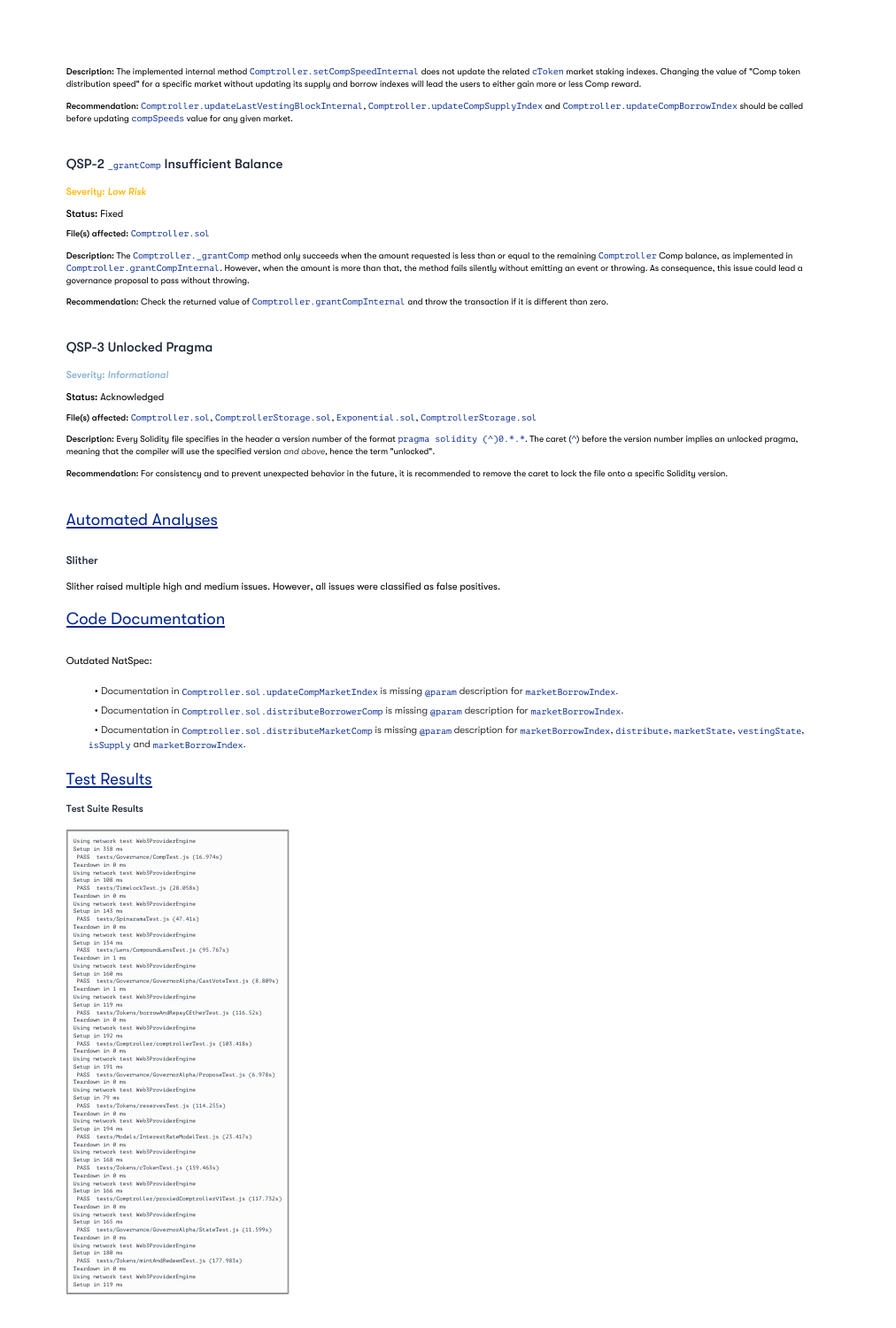PASS tests/Tokens/liquidateTest.js (184.155s) Teardown in 0 ms Using network test Web3ProviderEngine Setup in 114 ms PASS tests/Models/DAIInterestRateModelTest.js (186.017s) Teardown in 0 ms Using network test Web3ProviderEngine Setup in 124 ms PASS tests/Comptroller/accountLiquidityTest.js (50.382s) Teardown in 0 ms Using network test Web3ProviderEngine Setup in 125 ms PASS tests/Comptroller/unitrollerTest.js (34.876s) Teardown in 0 ms Using network test Web3ProviderEngine Setup in 138 ms PASS tests/Tokens/accrueInterestTest.js (43.803s) Teardown in 0 ms Using network test Web3ProviderEngine Setup in 124 ms PASS tests/Comptroller/adminTest.js (8.596s) Teardown in 0 ms Using network test Web3ProviderEngine Setup in 111 ms PASS tests/Comptroller/pauseGuardianTest.js (101.166s) Teardown in 0 ms Using network test Web3ProviderEngine Setup in 131 ms PASS tests/Tokens/mintAndRedeemCEtherTest.js (28.829s) Teardown in 0 ms Using network test Web3ProviderEngine Setup in 208 ms PASS tests/Governance/GovernorAlpha/QueueTest.js (9.75s) Teardown in 0 ms Using network test Web3ProviderEngine Setup in 110 ms PASS tests/Tokens/borrowAndRepayTest.js (214.15s) Teardown in 0 ms Using network test Web3ProviderEngine Setup in 156 ms Teardown in 0 ms Using network test Web3ProviderEngine Setup in 105 ms PASS tests/CompilerTest.js Teardown in 0 ms Using network test Web3ProviderEngine Setup in 112 ms PASS tests/Tokens/safeTokenTest.js (14.799s) Teardown in 0 ms Using network test Web3ProviderEngine Setup in 162 ms PASS tests/MaximillionTest.js (24.482s) Teardown in 0 ms Using network test Web3ProviderEngine Setup in 140 ms PASS tests/Tokens/transferTest.js (26.476s) Teardown in 0 ms Using network test Web3ProviderEngine Setup in 112 ms PASS tests/Tokens/compLikeTest.js (13.785s) Teardown in 0 ms Using network test Web3ProviderEngine Setup in 107 ms PASS tests/Governance/CompScenarioTest.js (19.369s) Teardown in 0 ms Using network test Web3ProviderEngine Setup in 94 ms PASS tests/Tokens/setInterestRateModelTest.js (62.269s) PASS tests/Tokens/setComptrollerTest.js (39.479s) Teardown in 0 ms Teardown in 0 ms Using network test Web3ProviderEngine Setup in 149 ms Using network test Web3ProviderEngine Setup in 136 ms PASS tests/Tokens/adminTest.js (63.561s) Teardown in 0 ms Using network test Web3ProviderEngine Setup in 146 ms PASS tests/Comptroller/liquidateCalculateAmountSeizeTest.js (99.788s) Teardown in 0 ms Using network test Web3ProviderEngine Setup in 129 ms PASS tests/Scenarios/Governor/UpgradeScenTest.js (94.775s) Teardown in 0 ms Using network test Web3ProviderEngine Setup in 181 ms PASS tests/Scenarios/Flywheel/ReservoirScenTest.js (118.712s) Teardown in 0 ms Using network test Web3ProviderEngine Setup in 194 ms PASS tests/Scenarios/Governor/GuardianScenTest.js (114.334s) Teardown in 0 ms Using network test Web3ProviderEngine Setup in 102 ms PASS tests/Scenarios/HypotheticalAccountLiquidityScenTest.js (136.866s) Teardown in 1 ms Using network test Web3ProviderEngine Setup in 181 ms PASS tests/Scenarios/Governor/ExecuteScenTest.js (182.223s) Teardown in 0 ms Using network test Web3ProviderEngine Setup in 119 ms PASS tests/PriceOracleProxyTest.js (278.848s) Teardown in 0 ms Using network test Web3ProviderEngine Setup in 154 ms PASS tests/Scenarios/Governor/DefeatScenTest.js (122.465s) Teardown in 0 ms Using network test Web3ProviderEngine Setup in 170 ms PASS tests/Comptroller/assetsListTest.js (382.911s) Teardown in 1 ms Using network test Web3ProviderEngine Setup in 158 ms PASS tests/Scenarios/Governor/ProposeScenTest.js (224.643s) Teardown in 0 ms Using network test Web3ProviderEngine Setup in 146 ms Using network test Web3ProviderEngine Setup in 331 ms Using network test Web3ProviderEngine Setup in 417 ms PASS tests/Scenarios/Governor/VoteScenTest.js (154.162s) Teardown in 0 ms Using network test Web3ProviderEngine Setup in 93 ms PASS tests/Scenarios/Governor/QueueScenTest.js (232.085s) Teardown in 0 ms Using network test Web3ProviderEngine Setup in 185 ms PASS tests/Scenarios/Flywheel/VestingScenTest.js (352.918s) Teardown in 0 ms Using network test Web3ProviderEngine Setup in 160 ms PASS tests/Scenarios/ChangeDelegateScenTest.js (46.414s) Teardown in 0 ms Using network test Web3ProviderEngine Setup in 172 ms PASS tests/Scenarios/RedeemUnderlyingEthScenTest.js (394.625s) Teardown in 0 ms Using network test Web3ProviderEngine Setup in 122 ms Using network test Web3ProviderEngine Setup in 411 ms PASS tests/Scenarios/Governor/CancelScenTest.js (209.327s) Teardown in 0 ms Using network test Web3ProviderEngine Setup in 124 ms Using network test Web3ProviderEngine Setup in 332 ms PASS tests/Scenarios/RedeemUnderlyingWBTCScenTest.js (571.648s) Teardown in 0 ms Using network test Web3ProviderEngine Setup in 106 ms Using network test Web3ProviderEngine Setup in 453 ms PASS tests/Scenarios/PriceOracleProxyScenTest.js (248.003s) Teardown in 0 ms Using network test Web3ProviderEngine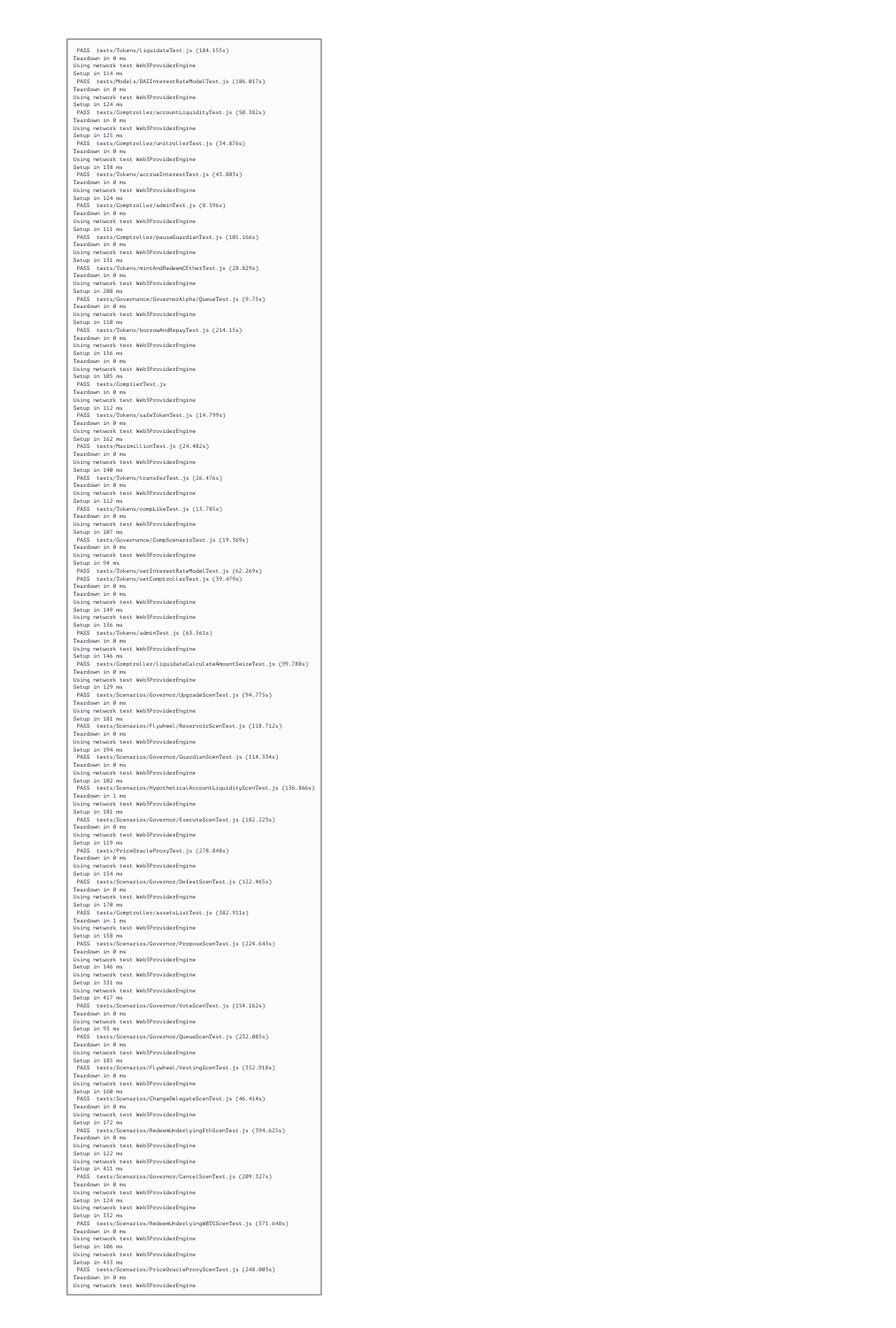Setup in 134 ms PASS tests/Scenarios/BreakLiquidateScenTest.js (138.741s) Teardown in 0 ms Using network test Web3ProviderEngine Setup in 146 ms Using network test Web3ProviderEngine Setup in 384 ms Using network test Web3ProviderEngine Setup in 361 ms PASS tests/Scenarios/Flywheel/FlywheelScenTest.js (734.852s) Teardown in 0 ms Using network test Web3ProviderEngine Setup in 169 ms PASS tests/Scenarios/SetComptrollerScenTest.js (116.034s) Teardown in 0 ms Using network test Web3ProviderEngine Setup in 186 ms Using network test Web3ProviderEngine Setup in 346 ms PASS tests/Flywheel/FlywheelTest.js (1121.059s) Teardown in 0 ms Using network test Web3ProviderEngine Setup in 125 ms PASS tests/Scenarios/ReduceReservesScenTest.js (367.075s) Teardown in 0 ms Using network test Web3ProviderEngine Setup in 133 ms PASS tests/Scenarios/ExchangeRateScenTest.js (189.752s) Teardown in 1 ms Using network test Web3ProviderEngine Setup in 166 ms Using network test Web3ProviderEngine Setup in 366 ms PASS tests/Scenarios/RedeemUnderlyingScenTest.js (552.228s) Teardown in 0 ms Using network test Web3ProviderEngine Setup in 204 ms PASS tests/Scenarios/InKindLiquidationScenTest.js (771.705s) Teardown in 0 ms Using network test Web3ProviderEngine Setup in 234 ms PASS tests/Scenarios/BorrowBalanceScenTest.js (299.112s) Teardown in 0 ms Using network test Web3ProviderEngine Setup in 148 ms Using network test Web3ProviderEngine Setup in 366 ms PASS tests/Scenarios/RepayBorrowWBTCScenTest.js (623.278s) Teardown in 0 ms Using network test Web3ProviderEngine Setup in 206 ms PASS tests/Scenarios/CTokenAdminScenTest.js (183.028s) Teardown in 0 ms Using network test Web3ProviderEngine Setup in 171 ms Using network test Web3ProviderEngine Setup in 337 ms Using network test Web3ProviderEngine Setup in 373 ms PASS tests/Scenarios/TokenTransferScenTest.js (337.505s) Teardown in 0 ms Using network test Web3ProviderEngine Setup in 110 ms Using network test Web3ProviderEngine Setup in 568 ms PASS tests/Scenarios/UnitrollerScenTest.js (188.948s) Teardown in 0 ms Using network test Web3ProviderEngine Setup in 121 ms PASS tests/Scenarios/EnterExitMarketsScenTest.js (525.679s) Teardown in 0 ms Using network test Web3ProviderEngine Setup in 194 ms Using network test Web3ProviderEngine Setup in 352 ms PASS tests/Scenarios/BorrowWBTCScenTest.js (236.179s) Teardown in 0 ms Using network test Web3ProviderEngine Setup in 164 ms Using network test Web3ProviderEngine Setup in 384 ms PASS tests/Scenarios/ReEntryScenTest.js (52.361s) Teardown in 0 ms Using network test Web3ProviderEngine Setup in 135 ms PASS tests/Scenarios/BorrowEthScenTest.js (187.645s) Teardown in 0 ms Using network test Web3ProviderEngine Setup in 141 ms PASS tests/Scenarios/TetherScenTest.js (10.724s) Teardown in 1 ms Using network test Web3ProviderEngine Setup in 106 ms PASS tests/Scenarios/Comp/CompScenTest.js (400.99s) Teardown in 0 ms Using network test Web3ProviderEngine Setup in 133 ms PASS tests/Scenarios/RepayBorrowEthScenTest.js (771.232s) Teardown in 0 ms Using network test Web3ProviderEngine Setup in 153 ms Using network test Web3ProviderEngine Setup in 516 ms PASS tests/Scenarios/RedeemEthScenTest.js (255.623s) Teardown in 0 ms Using network test Web3ProviderEngine Setup in 206 ms PASS tests/Scenarios/MCDaiScenTest.js (10.083s) Teardown in 0 ms Using network test Web3ProviderEngine Setup in 112 ms Using network test Web3ProviderEngine Setup in 456 ms PASS tests/Scenarios/AddReservesScenTest.js (389.071s) Teardown in 0 ms Using network test Web3ProviderEngine Setup in 131 ms Using network test Web3ProviderEngine Setup in 351 ms PASS tests/Scenarios/MintWBTCScenTest.js (342.844s) Teardown in 1 ms PASS tests/Scenarios/MintEthScenTest.js (268.666s) Teardown in 0 ms PASS tests/Scenarios/TimelockScenTest.js (432.375s) Teardown in 0 ms PASS tests/Scenarios/BorrowCapScenTest.js (545.063s) Teardown in 0 ms PASS tests/Scenarios/SeizeScenTest.js (198.548s) Teardown in 1 ms PASS tests/Scenarios/BorrowScenTest.js (351.085s) Teardown in 0 ms PASS tests/Scenarios/FeeScenTest.js (252.994s) Teardown in 0 ms PASS tests/Scenarios/RepayBorrowScenTest.js (510.733s) Teardown in 0 ms PASS tests/Scenarios/MintScenTest.js (273.181s) Teardown in 0 ms PASS tests/Scenarios/RedeemWBTCScenTest.js (527.17s) Teardown in 0 ms PASS tests/Scenarios/RedeemScenTest.js (481.397s) Test Suites: 2 skipped, 85 passed, 85 of 87 total Tests: 38 skipped, 15 todo, 993 passed, 1046 total Snapshots: 0 total Time: 2113.138s Ran all test suites matching /test/i. Teardown in 0 ms Done in 2147.65s.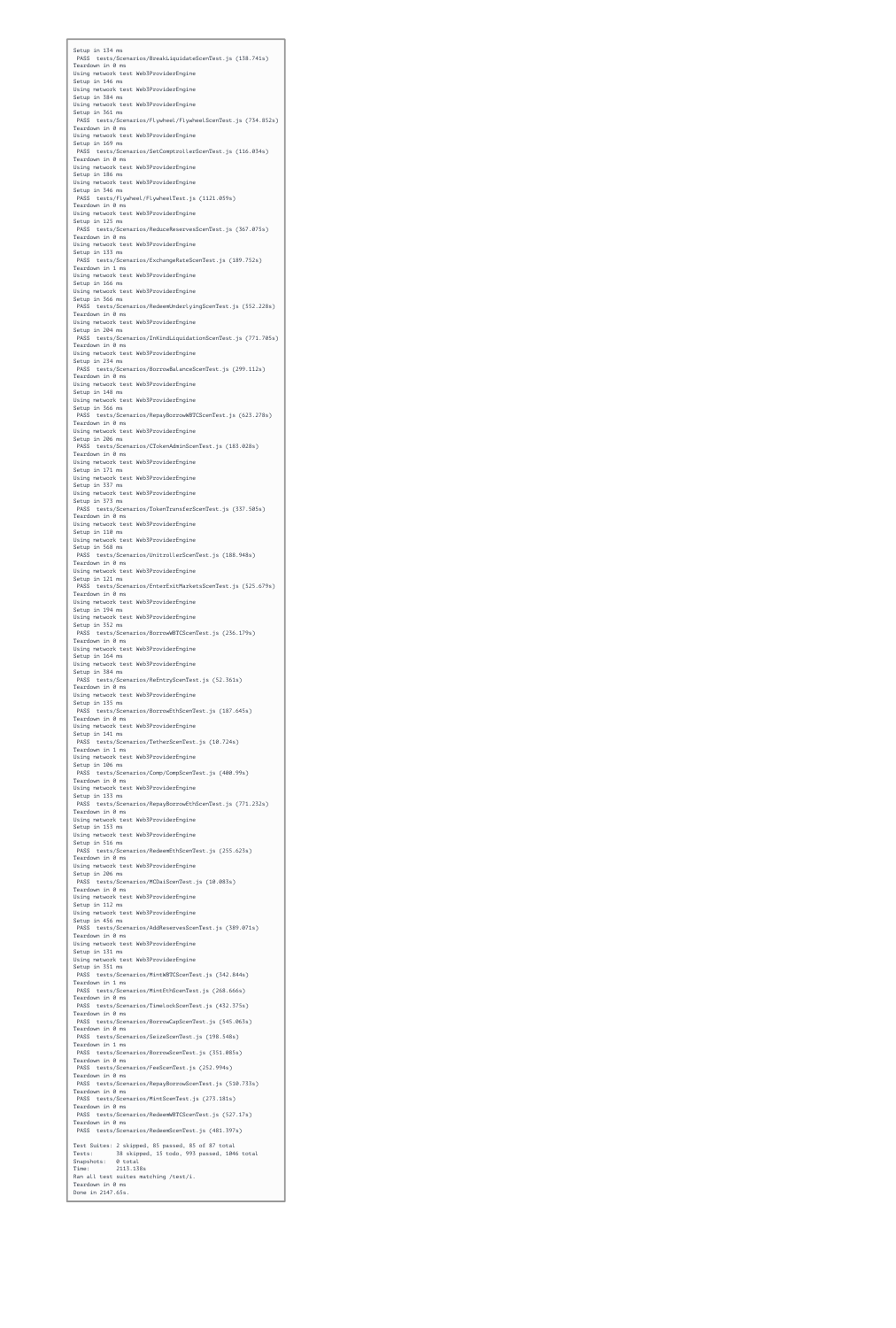# Code Coverage

Multiple code coverage tests failed to execute. Therefore, we couldn't generate the coverage statistics.

## **Appendix**

### File Signatures

The following are the SHA-256 hashes of the reviewed files. A file with a different SHA-256 hash has been modified, intentionally or otherwise, after the security review. You are cautioned that a different SHA-256 hash could be (but is not necessarily) an indication of a changed condition or potential vulnerability that was not within the scope of the review.

#### **Contracts**

b298fa21af3425f93c8de0220417ad1827f4efe503568c2e6344792c3595c665 ./Exponential.sol 9efca9ff7861f0351ea8fbb393008792a9eb2cca55d51ee0f7a19b4e6b9e4317 ./ComptrollerStorage.sol 163a0ff8024223bbfb374d604440946e58b4aa3bf9d3b7cac0729560c9304f6d ./Comptroller.sol 70a99e54d6463f9626b2d492d26009a59d3dacd4e1e4abb69a2c0877ee1fdd64 ./ComptrollerG5.sol

#### Tests

19dda8605a559d42ee39f9157edf3692c7e69a3cc865c322718f5d38e78a847c ./tests/PriceOracleProxyTest.js e854495d3f31067771e20c34a2a8c71e4838c420ce4c2f3a982c9d93a1d27f64 ./tests/gasProfiler.js 5c384dd1c5e1a1e2fb890e0bdcfa788b19149b7597b36c57d50343e255d55d9e ./tests/TimelockTest.js 851d08dc2b791e186d8edd9122acd20b3966ee85d71905e6e69df35b6cdc9178 ./tests/Scenario.js

ef6b1a22aca7c79d9bbe28e11a488d90712d8f570acddd90faaaa760c4f34b16 ./tests/Errors.js 5358fa45a77b2597d46448b7aecc96de55894ba08c6602ced648bf7a0b7c1fd5 ./tests/Jest.js cb9ee641b3aa7df9e7f188c17b71b0b97f387c166915408bf09b4d0ff932c62a ./tests/CompilerTest.js 3469ecc216e78aec26e05a002fa2dcbcd9608853bb70de1b6724e38425259b37 ./tests/MaximillionTest.js b0fc7e7382f6bf19bb037855883f5a4fc1606630a61adb59c2dc1ea8bb2d8574 ./tests/Matchers.js 1ce576360cbea8a1b3c09de8d196773ab156645854ac8f1796d4bc67d6e7dca2 ./tests/SpinaramaTest.js da16cc0d260427b1be2cabc2224c0efaa6bf2a2c93abb0571974c9a56b911ee9 ./tests/Lens/CompoundLensTest.js 2f4dbcc4fe47083cff4db7c60220550b063b258346e77075a26fea1435bbd3bc ./tests/Contracts/MockMCD.sol b2ecb6ed9cb46b1813e86b45bfda3b15a715fa4c05ae9db7df38d83a777b8126 ./tests/Contracts/FalseMarker.sol cf43a610e04d279dfffad601eeb48b4006d545410e20f08be012654142797f00 ./tests/Contracts/TetherInterface.sol 176d795f35868f6c3df6800a6ebfa3589e03a7fa577efc11d123bdb5ca58fab7 ./tests/Contracts/FeeToken.sol d70e8368d1ee9af48f277d9efd58e6a764c5c9f1819a5ba5f29e1099c2941f8d ./tests/Contracts/CErc20Harness.sol b6628647f7f2da44c6ebf4f22783185a90a37ce39d18fceb35f3794494f4cb44 ./tests/Contracts/PriceOracleProxy.sol 349649b88d6e9f805a384a8d045a269a582d5cce165b67c6b6faff159cbb91a1 ./tests/Contracts/ComptrollerScenarioG1.sol 0d7fd9df64cf72889d6ac97afd3258167116518748488e997505f27cc16b4fe6 ./tests/Contracts/MathHelpers.sol 87bc237c9d1beee713e20b0b8fce333a4b52029849f555761cec6d50fe6b86bf ./tests/Contracts/TimelockHarness.sol 167d04d4dda1e53afe3120b21f732de6bb2c1d977ac46e3d0a6fe205033048e3 ./tests/Contracts/Fauceteer.sol 7e10baf5e8ab1793e452a9d28a3052534b47972c1c31a33939e36aa84301ea7d ./tests/Contracts/EvilToken.sol 34eaaa9e85252b43034072160b7cc4452a08ca3b4a9c3bd28cda689be83bff0b ./tests/Contracts/ERC20.sol dfe52a0a041631f00e3851a90307683cf50a93e6a97e9e9d8eef1ef0dd741264 ./tests/Contracts/FixedPriceOracle.sol 9e86b10a2659f302d1643e1cd2c492c698b33e97e166e0ce647da492da5b614d ./tests/Contracts/Counter.sol fffc8aa485138515368781e1053719c0117a06058fef08ba5e0874c5aa1482f3 ./tests/Contracts/ComptrollerScenarioG4.sol 3cf7df3c6a30319867cb011ec3373f54232ffc3b42a74f791d098f164df0d2ce ./tests/Contracts/ComptrollerScenarioG2.sol 836d838a1db13333de3438063d25a47507f4680cfa104acb1b18daddc4886630 ./tests/Contracts/ComptrollerHarness.sol 3cc11b832ed5b3e5c18e01b21fb86fa0f37badd626364933b62640c3aff7a685 ./tests/Contracts/WBTC.sol c782e7940244f7e106fb29543158703c2f544856602769f16da24a2da12320d6 ./tests/Contracts/ComptrollerScenarioG3.sol 5dabf4413d579426e299886b7124e6bf5c415a1fd8fc6d3322c8af0c3d49a532 ./tests/Contracts/CompHarness.sol 4e85b16aaa42a85cfeff0894ed7b00ead01cfdc5d42dde1a9251f638208e9234 ./tests/Contracts/GovernorAlphaHarness.sol 297d6be038dccf0d50dc4883c9c330c27380fdc02efc0155e684bf798bbec30c ./tests/Contracts/CEtherHarness.sol 5288acf7cb76e1b86658fa7b7812b118fb405700543fd43d31d0431029b7e688 ./tests/Contracts/FaucetToken.sol a3c8ad4dbbb5bd58806b0e1285fe8c9319d9c8fb4dfaed3d862a35647b1cc159 ./tests/Contracts/InterestRateModelHarness.sol bf84c0e16a80947ad63f6dfa9e973f9b47437c1758450d45570a14af4c2b085c ./tests/Contracts/Const.sol 10144c7d50d2679e2f4ea63df2ed58ec14f22e8e09d77d15473a55f8e3f58d5e ./tests/Contracts/Structs.sol 1478422bbeb039fb7b82f12b3724c30d98bc6c270fcfc8b29ce11f80dce4cfe4 ./tests/Contracts/ComptrollerScenario.sol eeda18f052fb5cf750b817b8e613a90a2802db6eeda2745d288cfea0fd603ffd ./tests/Contracts/ComptrollerScenarioG5.sol 09d569c78402ac3747023f0b8b726e75afa4cf2fa0598f0baaf4966991882da2 ./tests/Utils/Compound.js 760666fd6801178144a7e2e5ee4fcdf761e63ab1d4dad5d3f483f3eea004ba94 ./tests/Utils/InfuraProxy.js f8926c5c008667fd0cb74a229c7ae10ec9400da914a12c9a1fd4fffa68fa09e0 ./tests/Utils/Ethereum.js 17f1dae75f61ebf222ffab3ff97df7a0a42740dd7513e75dd8cb41cdb561c001 ./tests/Utils/JS.js 27fe3919f7c3bc28e1822aa1f0ccdf750285abf813d1dee490c35137047ffdaa ./tests/Utils/EIP712.js c0ef9125ef417a1216d648e9ae546f412c980ac1ef1de7d2c164b5a2aaa40eb9 ./tests/Governance/CompTest.js 2a481672769902fc25ebc4d58c9d58917155f4e92ff56543280f8114884fb7b9 ./tests/Governance/CompScenarioTest.js 1afc663d267e18b7ce28acde1dffc6ef0e28b7c37bd001db36b295640d050779 ./tests/Governance/GovernorAlpha/StateTest.js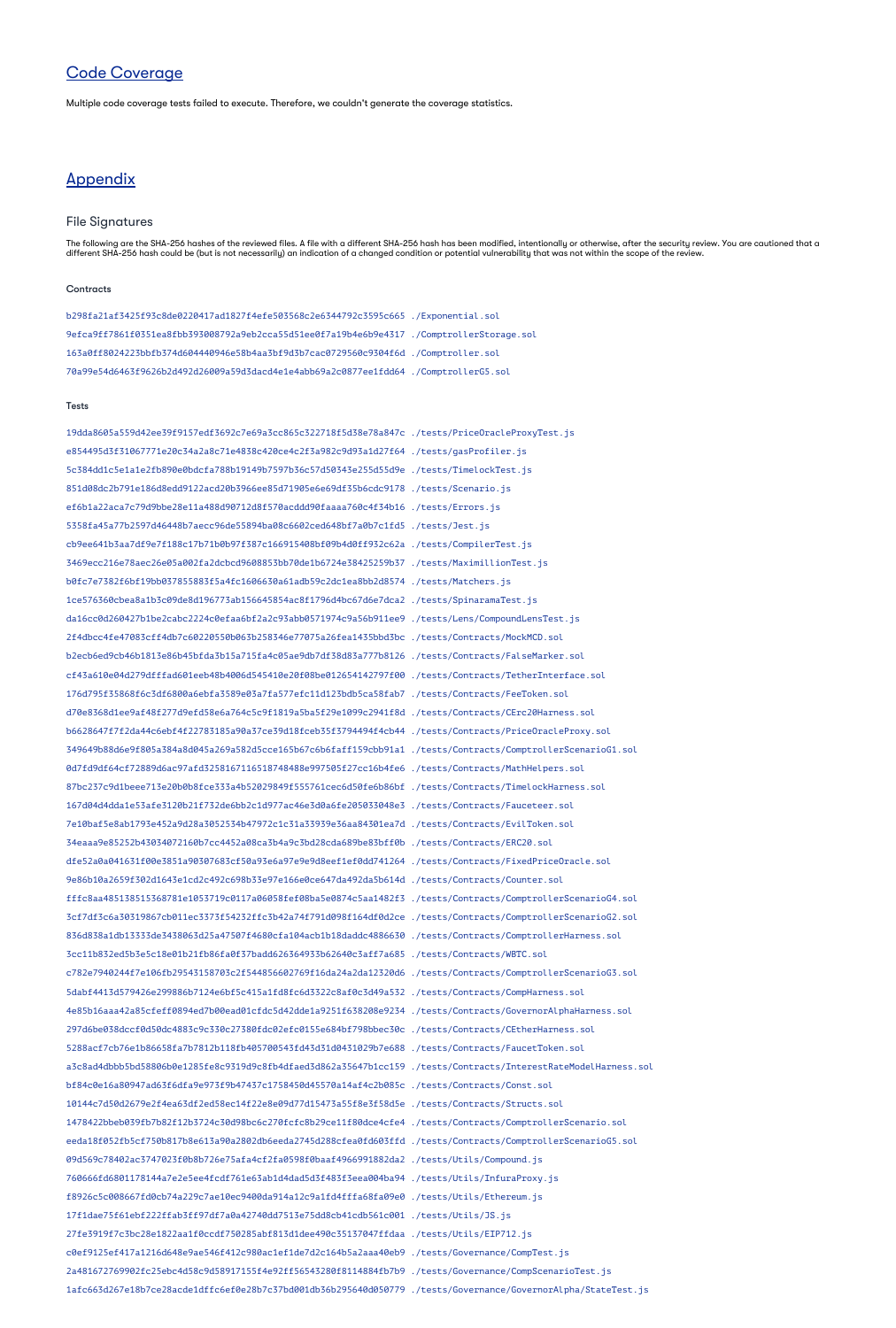5f5972390f0f1666982ff55ff56799b52748e0e1132805a2f37a904396b27fe3 ./tests/Governance/GovernorAlpha/QueueTest.js 45f10e9446c8d68eead1fc509a220fa0dc854f0d4d24d2fef972bbebe74a64f2 ./tests/Governance/GovernorAlpha/ProposeTest.js 10bd124f58ad69ba89f228fa77306e2df3f9435717d0d112ff120e10bb9b38a7 ./tests/Governance/GovernorAlpha/CastVoteTest.js 8e8b23d890c2c95bbc6adec14363a19f9d82dd3fa989a8ce3641e90b5fcb4b62 ./tests/Scenarios/RepayBorrowScenTest.js 9ba1859b1e2341272c60a134855b585b9044d3b98d60e4cbbad571fe7423effc ./tests/Scenarios/CTokenAdminScenTest.js 506be5485394cb2c9bbc6f6bb6cc45b234a6c352172577706b27d1a7de4f4c9f ./tests/Scenarios/RedeemUnderlyingScenTest.js ecfbedea3ca6e97266b4e76555ec6f7705628055998a3bc7f7051039292a067a ./tests/Scenarios/RedeemUnderlyingWBTCScenTest.js 7e6e76b14ed1fcf84ea6ac065be86fe0392cd2ac56851b5dc13ba9d7e6a37334 ./tests/Scenarios/BorrowScenTest.js e3523f04ddfd19a14a44f74f32dd77305e06414af2e0ba1749b00c258b00ea87 ./tests/Scenarios/ExchangeRateScenTest.js 4c716c17c8d6d607621dd117900898731e9380df408ec22a1c141bcd7ec4965e ./tests/Scenarios/FeeScenTest.js 48966575141a703b0b5ffae7883627768eb63fbf15deedff9446fb3be607b0ee ./tests/Scenarios/RepayBorrowWBTCScenTest.js 16b28c43b7e03d0940111656945db3b1053c2753a623333ebfd85e81dfba4b1c ./tests/Scenarios/HypotheticalAccountLiquidityScenTest.js 2de2738aa61707ba2d2191babe2f55d1351fa140fdeb6af82074569df30d6f2e ./tests/Scenarios/SetComptrollerScenTest.js b37e241c41fe97f45361a7d135afb2c699fccb565ecd2abf9d32ef57b50c0562 ./tests/Scenarios/BreakLiquidateScenTest.js be689993bebc216c4cac9781ae286bf810aa34c793d8d743c53945c787d3ebd9 ./tests/Scenarios/EnterExitMarketsScenTest.js e08db9fbdfd99a4b7704073b2cc64dcc7a18371ff0ec37723decdc7df5cefd90 ./tests/Scenarios/RedeemUnderlyingEthScenTest.js a05ea0319b7966741c6a4944680ff5b7586132c5bca1b649685a9d1f0a97dcf9 ./tests/Scenarios/RepayBorrowEthScenTest.js fbebcc9776712f53927fda86b2f86093e6b749f4602e31630dfb04462d30cd3c ./tests/Scenarios/BorrowEthScenTest.js b3e59040b0087633e9f66dc4259d1d4fd5a04e4cfb76bb877713f8c830e9c690 ./tests/Scenarios/MintEthScenTest.js 9462f13e5d02224092386a00d92d261bb805079c1131fe2d1ca159d87a03d30a ./tests/Scenarios/BorrowBalanceScenTest.js e37a817659914f87330a3347a534a4b42aa98ee8307f8f4e4ead02f3f4c0c639 ./tests/Scenarios/RedeemScenTest.js 3f8068cd66e6d3dd9e483cabc896690dacc3050446d97c85bcba37ad4524d9a5 ./tests/Scenarios/AddReservesScenTest.js 76bdb38fdec13324d65e2e22d5a51cc11971e92d29f26f3671143151e6788955 ./tests/Scenarios/TetherScenTest.js c7889c9279fe003850a17fcb8a14f16357af221b522d8163decd38908e70ef68 ./tests/Scenarios/MintScenTest.js 13f66b96a6e1ef1f0150a609c9a841fd01ce62493f6dfda92a6af821a218b6d8 ./tests/Scenarios/MCDaiScenTest.js 4bab260de71fdf7f22d7419ee041e68ecfe68c245e0bfe17af9b5df9394f8dbc ./tests/Scenarios/UnitrollerScenTest.js 5e1c8ebd93d8065bd53b7ff1867dcb2a8dc430b6faa9d5dad949a0b7d7831aad ./tests/Scenarios/InKindLiquidationScenTest.js 93a699f3cb8cf2978e5ad148d25443f355a3f119bdf84d4f7a4fcbefa0629c4a ./tests/Scenarios/ReduceReservesScenTest.js b27517399783a102932891ffd3e632421e809cac2245bbcc2b4f7b2c23cfbf89 ./tests/Scenarios/ChangeDelegateScenTest.js 2f903f59c90057cfe955b933ae3fb7b17f097e8ca28d2efb3e8e7cc56e1403eb ./tests/Scenarios/RedeemWBTCScenTest.js 01ca493f015cc003b578b60a7df83a8c7c576dbff3b0efbb91bf1ea67ad153ec ./tests/Scenarios/TimelockScenTest.js c3261939c88aa2a210d91c18118f6f06d38212ca3e8cb0125c79538bc601989d ./tests/Scenarios/BorrowWBTCScenTest.js 18bd40435c9385aae3b5018bdb65da6265eff8b26d16d8e9a03ffa26049efff9 ./tests/Scenarios/ReEntryScenTest.js d505cbc2d5d96010232526ce9f8c44f32e8c0f8cd732ef8a8da11b4c1c5a676e ./tests/Scenarios/MintWBTCScenTest.js c294549c150c8f3fe0ce7f9708d4e12860c5725fe20948e712d8e8651f540e6b ./tests/Scenarios/RedeemEthScenTest.js 4a3529fcea2305838a08275b4ceeb4861fea396e9a5cb4acb651d96c0c3de729 ./tests/Scenarios/TokenTransferScenTest.js 2eb4bcabc0cbd1af93d91ff1157b2183cfb9bd881e8e977bccf1575b5443e799 ./tests/Scenarios/SeizeScenTest.js cfce4030a370f632f1d9df7d2d44e4dc0af05ec641bd223ec906b24b0c09bb07 ./tests/Scenarios/PriceOracleProxyScenTest.js ad7f7b28e17a9d715b0ef8d811c7bc7fca4aa9e23aa0d2f706abc1cbab70f8f4 ./tests/Scenarios/BorrowCapScenTest.js a8d77f870a989264aaa2c6361d0cd46ea93497dc886d851d7c068a087674aee2 ./tests/Scenarios/Governor/VoteScenTest.js dcff6540ca7ad2d404d6f0820f1f699c5e2a721883a2115a094067768d327068 ./tests/Scenarios/Governor/QueueScenTest.js 3ed48d345ed89b6f02c81990f3ba912ea71500d177d7920ef95d11363e868869 ./tests/Scenarios/Governor/DefeatScenTest.js 00b7d5ad7266361d1de01459f809b178c1f683a2714fed986fdbbdda9675d185 ./tests/Scenarios/Governor/CancelScenTest.js aa4f9419cfa64c2781b88e3a8a86f15243e7d1ffd3d10ceba24f09a158856ffa ./tests/Scenarios/Governor/ProposeScenTest.js d258fb116bb44586f517e6703f1be7e244d5f566eb76882c2cebdecfc9608b7c ./tests/Scenarios/Governor/ExecuteScenTest.js 98e20441a2e53f58fdcdf95d3bd60f708ad96597dec7e140d0fbceebd0d3e03c ./tests/Scenarios/Governor/GuardianScenTest.js 4eeafe9f7d5b95fe0737438464ec96a1ee1337408e44457f57307ea973f64a77 ./tests/Scenarios/Governor/UpgradeScenTest.js 05e757f24b262122dea8145a7eb786f100af9f423817a1b5c15992d6cc9f8a78 ./tests/Scenarios/Flywheel/VestingScenTest.js 0dd36bafff7cf8d9400c7917bb87dcc2839c172bf49faad41a1746ca6286bbf0 ./tests/Scenarios/Flywheel/FlywheelScenTest.js 734e67402eafdb096dc1a32e670a2e9306fc22a47ccea4d1cbd7669f5d7b28ca ./tests/Scenarios/Flywheel/ReservoirScenTest.js dff0484a99ddab064e86b685919f8a182edcf622dd8c3aae6d125ae11c31f312 ./tests/Scenarios/Comp/CompScenTest.js d4e78130d226d6c287a41336b360e33d1acfbe42c7778d0acd54699105b2ded1 ./tests/Flywheel/FlywheelTest.js 94e833dfcbf96436966fddd608764060e47db8969edcb4e0baa04f12d13aba9a ./tests/Flywheel/GasTest.js c66cacf00aeacedd7dc44ab7e3487dda54220cf2b013cf9401770e3fcaf24d66 ./tests/Fuzz/CompWheelFuzzTest.js 10a0f7464875a618ef12acde3fdfd23d4dc50f0e719725d11dc0931f80808ae8 ./tests/Tokens/adminTest.js 3de85d96d59ef5cdcae84efc2ff5c78b6e90160ec57615273fcd0e8a852753a1 ./tests/Tokens/mintAndRedeemTest.js 3c6dc5c2e501fa2d89e098e5a895362dfdb2623f338121216cbca8b43ebc9e76 ./tests/Tokens/setInterestRateModelTest.js 8f474b7f960c02a1ecacab961d9a0d505111fd5e429d674644e7ab26dcefe150 ./tests/Tokens/borrowAndRepayTest.js 7064e91c262319d840cd8aa324e72ea2dd5e28848900b1478e34a74d2e81e6e5 ./tests/Tokens/accrueInterestTest.js 5e388ec9c56207f99ac6c87f5eb62a7149626a5226ad1afbca2ecdb56025a17f ./tests/Tokens/mintAndRedeemCEtherTest.js 84a2142d55b673ca0656fa1d6d4ba2dde554e03766c429ac6ebcc050fc6ea7f0 ./tests/Tokens/borrowAndRepayCEtherTest.js eea8a7385a58f55599669f4df859457547ea6aebafeca0bd697cd16c2e77adbb ./tests/Tokens/safeTokenTest.js 2dd78101e9c4bf0e522e8e36ce0bcac9ee80076b97089991fb5c1d370aa2864e ./tests/Tokens/compLikeTest.js 337c0b27103f616b43b9bff42f0f92de07e12124670c664e760fdbdd6f1b1f30 ./tests/Tokens/transferTest.js b402644e5a52e90a057b5525de33427efaf05cf7827d3f03f4b720dbfa23f96d ./tests/Tokens/reservesTest.js a55b5b71cfd631bf1887b90469d4fddc021e378460b9ebf685b70f2b09175797 ./tests/Tokens/cTokenTest.js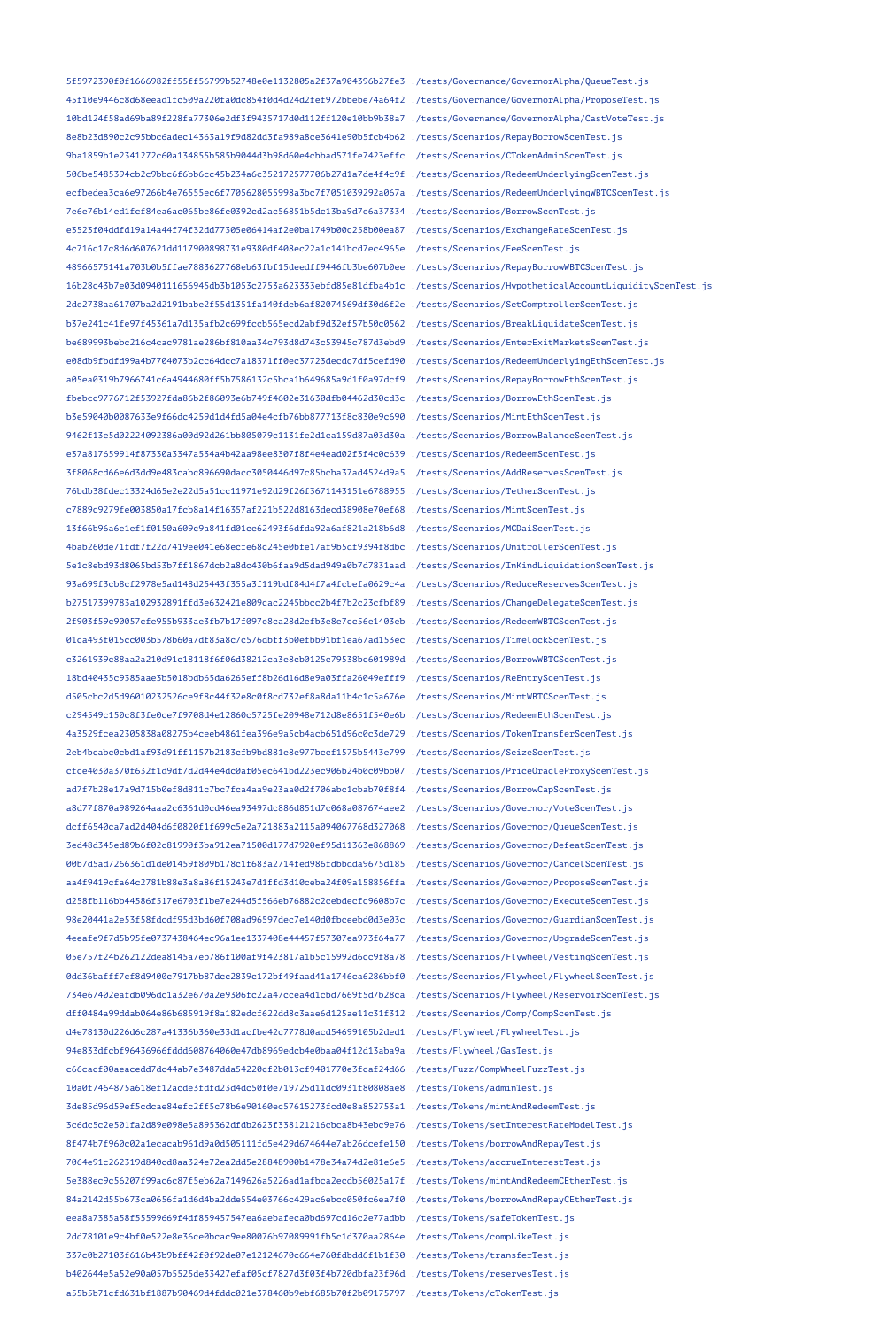6b9058eb944bb10b365da9bbdc4eddba1c2c1bbeacc4cd2673dd73468808bf06 ./tests/Tokens/liquidateTest.js 41e42b91f2676480badf3bcafdbb0a8ed5f24a7f22c3f30fe0982d0d5f038377 ./tests/Tokens/setComptrollerTest.js 0eaab99a5436654137479e7115d75984bb7a0d1cdeb5c129386808690a0d737b ./tests/Models/InterestRateModelTest.js fb7110f3d39ec431b226cd6e6677796d4f0ee32c2c99a73a178b158182b8d637 ./tests/Models/DAIInterestRateModelTest.js 4dd916fd1ede7837ec238cb592fb4ae905a95c103c39168e7e5bce1ed8eb3923 ./tests/Comptroller/adminTest.js 2242a84ccdec4477aa9e62ba9c65e4761968c0723974f2852889a3647cbc4050 ./tests/Comptroller/accountLiquidityTest.js 2b93650ce41e8dff3214769000ef96cc244d448506effac79eac45cde3ee9648 ./tests/Comptroller/comptrollerTest.js ff2f54a1aced42cee680115711e86a2649af95c7484c4ee38a50298cb827b5c4 ./tests/Comptroller/proxiedComptrollerV1Test.js 4b93e830dee7d9034e6b4e6204081b932a542a06431e4d26abf44f07b8de1e95 ./tests/Comptroller/unitrollerTest.js bfae5171df6c8d9108bd34792649b00aaa3266f62e5327c63590b65393f55f0f ./tests/Comptroller/liquidateCalculateAmountSeizeTest.js 28539878d46c8be3ef13576097eb0d21a8d5bdfa183c05c2b319f1e9835c0096 ./tests/Comptroller/assetsListTest.js e4960aae37d36d52fd26a67f6f553e8f825da3a4e9e29fb7a9ae8429cc463a60 ./tests/Comptroller/pauseGuardianTest.js

### **Changelog**

- 2020-11-18 Initial report
- 2020-11-27 Fixes reaudit
- 2020-12-03 Issue 2 description fix.